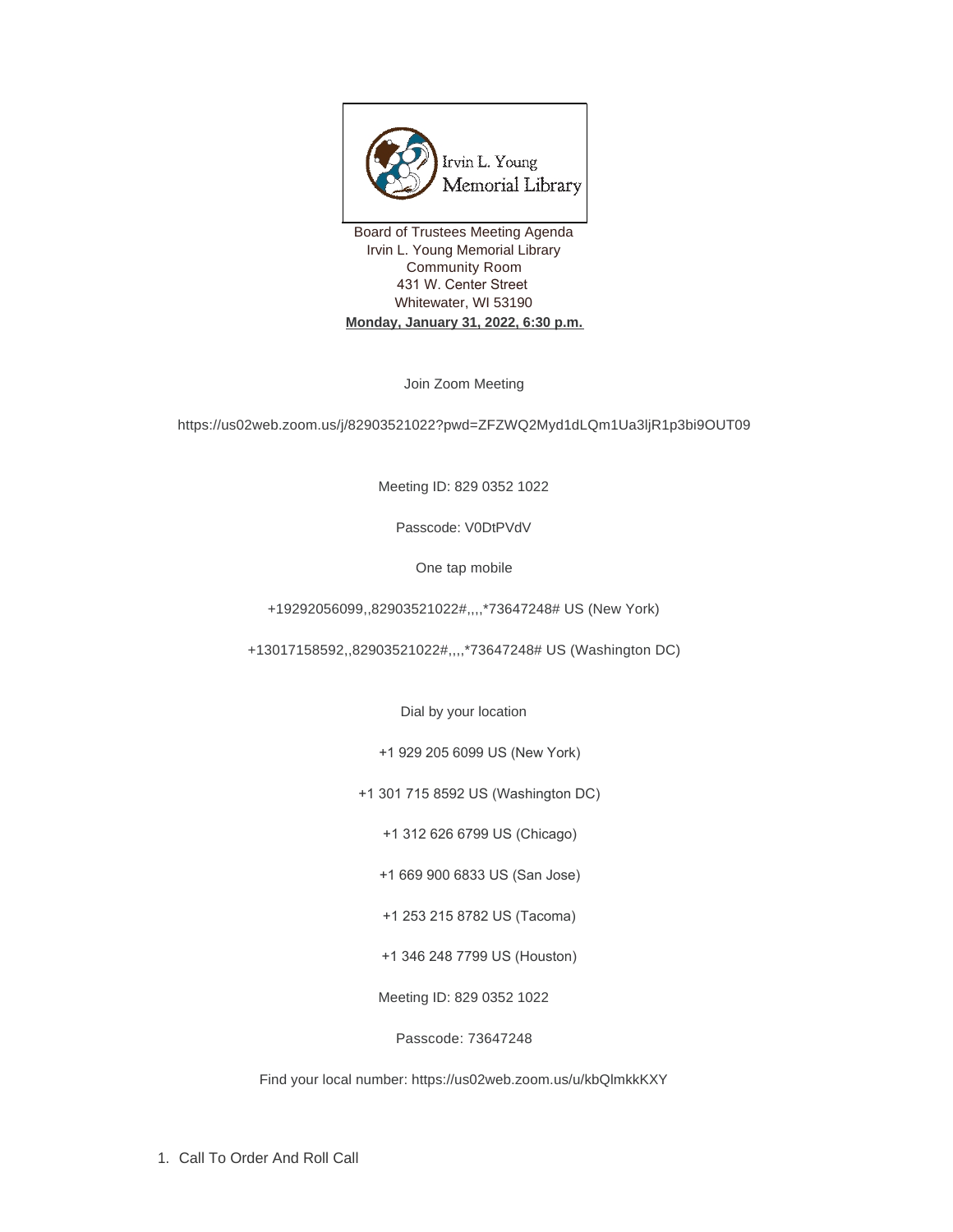- 2. Consent Agenda
	- 2.I. Approval Of Minutes

Documents:

#### [MINUTES DECEMBER 20, 2021.PDF](https://www.whitewater-wi.gov/AgendaCenter/ViewFile/Item/5250?fileID=24323)

2.II. Acknowledgment Of Receipt Of Financial Reports

Documents:

[CASH RECEIVED -DECEMBER 2021.PDF](https://www.whitewater-wi.gov/AgendaCenter/ViewFile/Item/5269?fileID=24375) [BALANCE SHEET - DECEMBER 2021.PDF](https://www.whitewater-wi.gov/AgendaCenter/ViewFile/Item/5269?fileID=24376) [BUILDING EXPENSES - DECEMBER 2021.PDF](https://www.whitewater-wi.gov/AgendaCenter/ViewFile/Item/5269?fileID=24377) [OPERATING INCOME AND EXPENSES - DECEMBER 2021.PDF](https://www.whitewater-wi.gov/AgendaCenter/ViewFile/Item/5269?fileID=24378)

2.III. Approval Of Payment Of Invoices

Documents:

## [PAID INVOICES - DECEMBER 2021.PDF](https://www.whitewater-wi.gov/AgendaCenter/ViewFile/Item/5252?fileID=24325)

2.IV. Acknowledgment Of Receipt Of Statistical Reports

Documents:

[STATISTICS REPORT - DECEMBER 2021.PDF](https://www.whitewater-wi.gov/AgendaCenter/ViewFile/Item/5253?fileID=24326) [STATISTICS REPORT -](https://www.whitewater-wi.gov/AgendaCenter/ViewFile/Item/5253?fileID=24327) FINAL 2021.PDF

2.V. Acknowledgment Of Receipt Of Treasurer's Reports

Documents:

# [AMERICAN DEPOSIT MANAGEMENT STATEMENT -](https://www.whitewater-wi.gov/AgendaCenter/ViewFile/Item/5258?fileID=24332) OCTOBER 2021.PDF [BOARD TREASURER REPORT -](https://www.whitewater-wi.gov/AgendaCenter/ViewFile/Item/5258?fileID=24333) DECEMBER 2021.PDF [FRIENDS OF THE LIBRARY BANK STATEMENT -](https://www.whitewater-wi.gov/AgendaCenter/ViewFile/Item/5258?fileID=24334) 12.31.21.PDF [ENDOWMENT FUND 4TH Q REPORT 2021.PDF](https://www.whitewater-wi.gov/AgendaCenter/ViewFile/Item/5258?fileID=24335)

3. Hearing Of Citizen Comments

No formal Library Board action will be taken during this meeting although issues raised may become a part of a future agenda. Participants are allotted a three minute speaking period. Specific items listed on the agenda may not be discussed at this time; however, citizens are invited to speak to those specific issues at the time the Library Board discusses that particular item.

#### Old Business 4.

- 4.I. Library Building Project
	- 1. Update from the Library Expansion and Renovation Steering Committee meeting of January 12, 2022.
	- 2. Discussion and possible action on hiring a LTE part-time assistant with bookkeeping background to manage that aspect of the capital campaign.
	- 3. Discussion on forming sub-committees of the Steering Committee for different aspects of the project; e.g. a fundraising committee.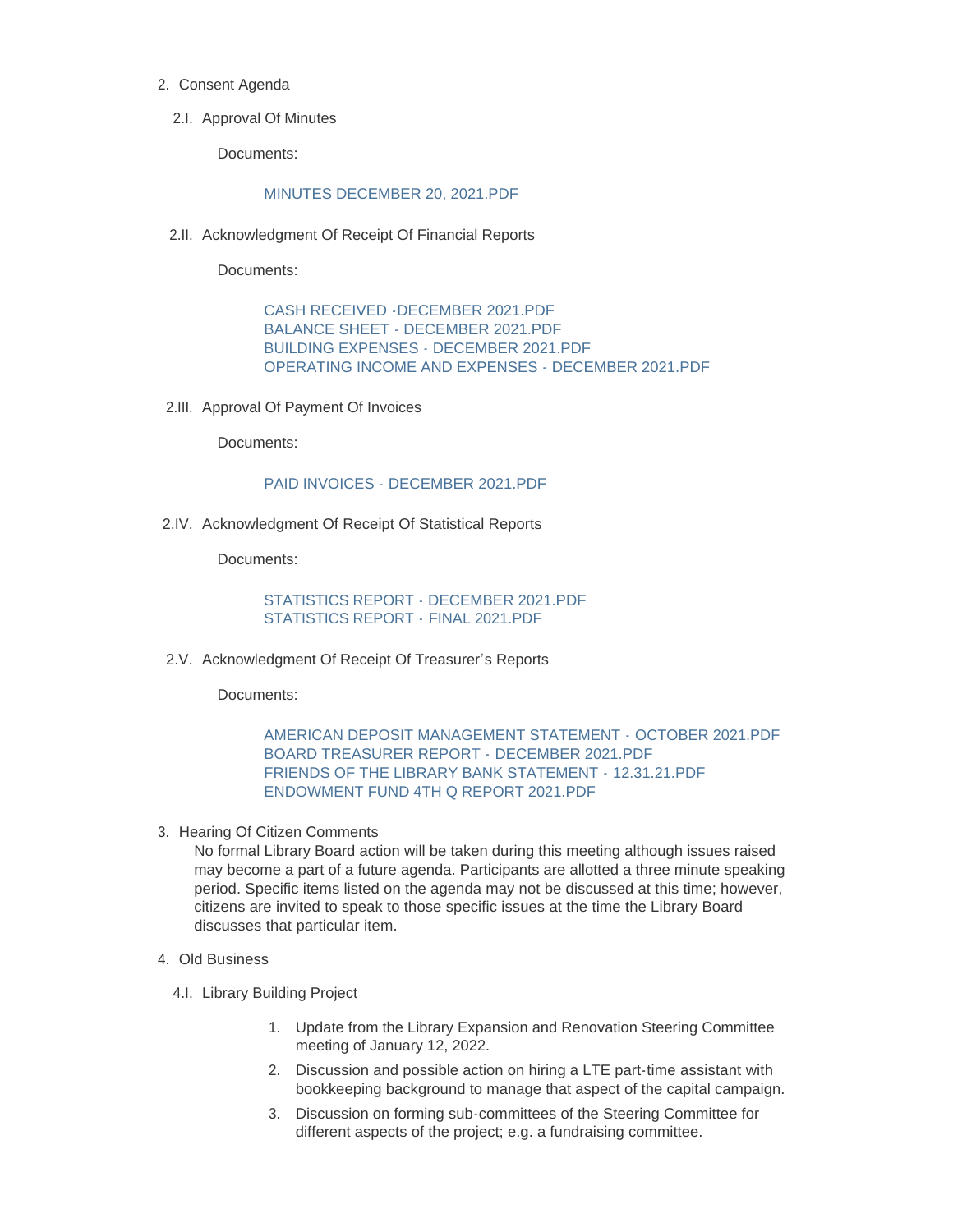- 5. New Business
	- 5.I. Discussion And Action On 2022 Strategic Plan Activities

Documents:

# [2022 STRATEGIC PLAN ACTIVITIES - DRAFT.PDF](https://www.whitewater-wi.gov/AgendaCenter/ViewFile/Item/5207?fileID=24474) [WISCONSIN LIBRARIES TALK ABOUT RACE INFORMATION.PDF](https://www.whitewater-wi.gov/AgendaCenter/ViewFile/Item/5207?fileID=18662)

- 6. Staff & Board Reports
	- 6.I. Library Director's Report

The report includes: facility maintenance, budget updates, if any; staff updates, if any; collection maintenance updates; public and community relations activities; library board relations, if any; meetings/webinars/trainings attended; strategic plan activities updates, if any.

Documents:

## [LIBRARY DIRECTOR REPORT -](https://www.whitewater-wi.gov/AgendaCenter/ViewFile/Item/5266?fileID=24339) JANUARY 2022.PDF

6.II. Adult Services Report

The report includes upcoming programs, programs already presented, attendance at said programs, and what meetings/trainings/webinars were attended.

Documents:

## [ADULT SERVICES REPORT -](https://www.whitewater-wi.gov/AgendaCenter/ViewFile/Item/5255?fileID=24328) JANUARY 2022.PDF

6.III. Youth Educational Services Report

The report includes programs presented, attendance at said programs, and meetings/webinars/trainings attended

Documents:

## [YOUTH EDUCATIONAL SERVICES REPORT - JANUARY 2022.PDF](https://www.whitewater-wi.gov/AgendaCenter/ViewFile/Item/5256?fileID=24329)

6.IV. Programming & Makerspace Librarian Report The report includes upcoming programs, programs already presented, attendance at said programs, and meetings/webinars/trainings attended.

Documents:

# PROGRAMMING AND MAKERSPACE REPORT JANUARY 2021 PDF

6.V. Bridges Library System Staff Report

Documents:

## [BRIDGES STAFF REPORT - JANUARY 2022.PDF](https://www.whitewater-wi.gov/AgendaCenter/ViewFile/Item/5259?fileID=24336)

7. Board Reports

Report on Trustee Training Week:

Board Succession Planning - Jaime Weigel